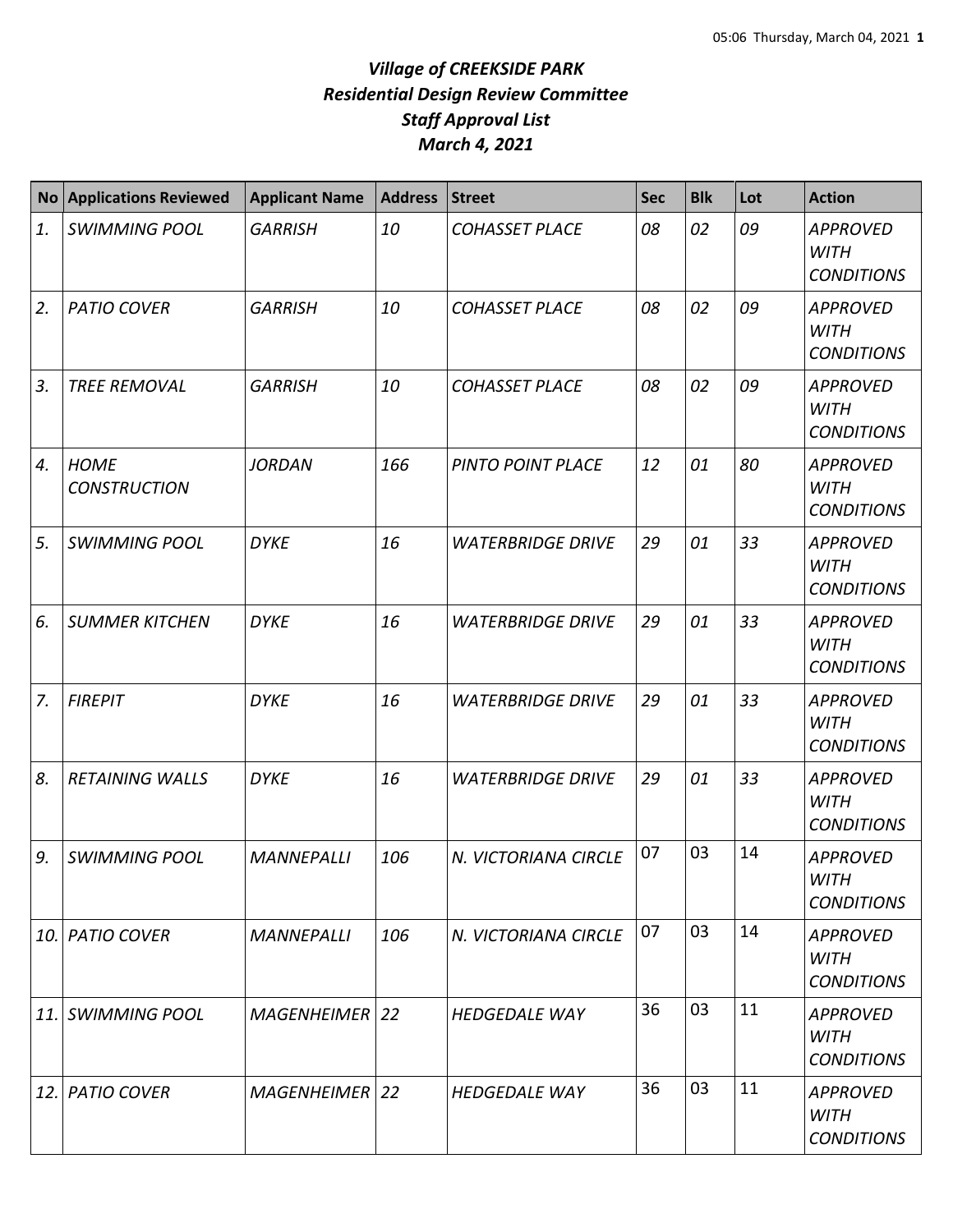|            | <b>No Applications Reviewed</b> | <b>Applicant Name</b> | <b>Address</b> | <b>Street</b>                         | <b>Sec</b> | <b>Blk</b> | Lot | <b>Action</b>                                       |
|------------|---------------------------------|-----------------------|----------------|---------------------------------------|------------|------------|-----|-----------------------------------------------------|
|            | 13. SUMMER KITCHEN              | MAGENHEIMER 22        |                | <b>HEDGEDALE WAY</b>                  | 36         | 03         | 11  | <b>APPROVED</b><br><b>WITH</b><br><b>CONDITIONS</b> |
| 14.        | <b>COUNTER</b>                  | MAGENHEIMER 22        |                | <b>HEDGEDALE WAY</b>                  | 36         | 03         | 11  | <b>APPROVED</b><br><b>WITH</b><br><b>CONDITIONS</b> |
| <b>15.</b> | <b>FIREPIT</b>                  | <b>MAGENHEIMER</b>    | <b>22</b>      | <b>HEDGEDALE WAY</b>                  | 36         | 03         | 11  | <b>APPROVED</b><br><b>WITH</b><br><b>CONDITIONS</b> |
| 16.        | <b>GENERATOR</b>                | <b>MAGENHEIMER</b>    | 22             | <b>HEDGEDALE WAY</b>                  | 36         | 03         | 11  | <b>APPROVED</b><br><b>WITH</b><br><b>CONDITIONS</b> |
| 17.        | <b>GENERATOR</b>                | <b>CAMPBELL</b>       | $\overline{7}$ | <b>WRANGLER PASS</b><br><b>DRIVE</b>  | 15         | 01         | 02  | <b>APPROVED</b><br><b>WITH</b><br><b>CONDITIONS</b> |
| 18.        | <b>TREE REMOVAL</b>             | <b>JIMENO</b>         | 76             | <b>BLUE NORTHER DRIVE</b>             | 35         | 02         | 06  | <b>APPROVED</b><br><b>WITH</b><br><b>CONDITIONS</b> |
| 19.        | <b>SWIMMING POOL</b>            | <b>ALEXANDER</b>      | 10             | <b>JADEN OAKS PLACE</b>               | 24         | 01         | 12  | <b>APPROVED</b><br><b>WITH</b><br><b>CONDITIONS</b> |
| 20.        | <b>ROOF</b>                     | <b>JACKSON</b>        | 155            | W. HULLWOOD COURT                     | 02         | 01         | 11R | <b>APPROVED</b>                                     |
| 21.        | PERGOLA                         | <b>CABALLERO</b>      | 27             | <b>VALLEY COTTAGE</b><br><b>PLACE</b> | 26         | 01         | 07  | <b>APPROVED</b><br><b>WITH</b><br><b>CONDITIONS</b> |
| 22.        | <b>SUMMER KITCHEN</b>           | CABALLERO             | 27             | <b>VALLEY COTTAGE</b><br><b>PLACE</b> | 26         | 01         | 07  | <b>APPROVED</b><br><b>WITH</b><br><b>CONDITIONS</b> |
|            | $23.$ FENCE                     | <b>HETRICK</b>        | 14             | <b>FOLKLORE COURT</b>                 | 02         | 02         | 07R | <b>APPROVED</b><br><b>WITH</b><br><b>CONDITIONS</b> |
| 24.        | <b>COLOR</b>                    | <b>JOSEPH</b>         | 43             | S. VICTORIANA CIRCLE                  | 07         | 01         | 11  | <b>APPROVED</b>                                     |
| 25.        | <b>SWIMMING POOL</b>            | <b>WISENBAKER</b>     | 38             | <b>OVERLAND HEATH</b><br><b>DRIVE</b> | 18         | 03         | 11  | <b>APPROVED</b><br><b>WITH</b><br><b>CONDITIONS</b> |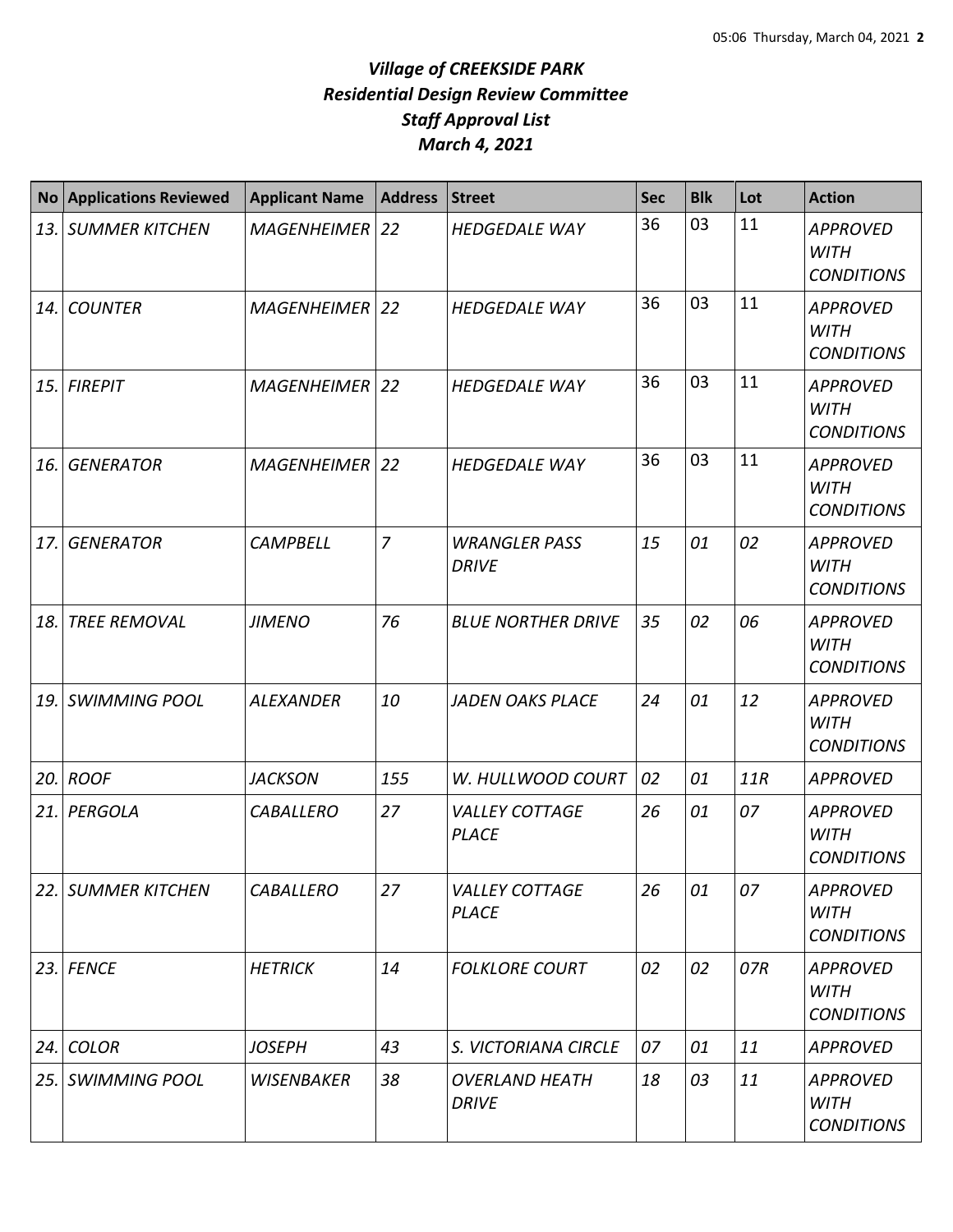| <b>No</b> | <b>Applications Reviewed</b> | <b>Applicant Name</b> | <b>Address</b> | <b>Street</b>                        | <b>Sec</b> | <b>Blk</b> | Lot | <b>Action</b>                                       |
|-----------|------------------------------|-----------------------|----------------|--------------------------------------|------------|------------|-----|-----------------------------------------------------|
| 26.       | <b>SWIMMING POOL</b>         | <b>ANTON</b>          | 23             | <b>FURY RANCH PLACE</b>              | 24         | 01         | 39  | <b>APPROVED</b><br><b>WITH</b><br><b>CONDITIONS</b> |
| 27.       | <b>POOL BATH</b>             | <b>ANTON</b>          | 23             | <b>FURY RANCH PLACE</b>              | 24         | 01         | 39  | <b>APPROVED</b><br><b>WITH</b><br><b>CONDITIONS</b> |
| 28.       | <b>PATIO COVER</b>           | <b>ANTON</b>          | 23             | <b>FURY RANCH PLACE</b>              | 24         | 01         | 39  | <b>APPROVED</b><br><b>WITH</b><br><b>CONDITIONS</b> |
| 29.       | <b>SUMMER KITCHEN</b>        | <b>ANTON</b>          | 23             | <b>FURY RANCH PLACE</b>              | 24         | 01         | 39  | <b>APPROVED</b><br><b>WITH</b><br><b>CONDITIONS</b> |
| 30.       | <b>FRENCH DOORS</b>          | <b>ANTON</b>          | 23             | <b>FURY RANCH PLACE</b>              | 24         | 01         | 39  | <b>APPROVED</b><br><b>WITH</b><br><b>CONDITIONS</b> |
| 31.       | <b>DRIVEWAY</b>              | <b>ALIZADEH</b>       | 135            | N. SAGE SPARROW<br><b>CIRCLE</b>     | 11         | 03         | 42  | <b>APPROVED</b><br><b>WITH</b><br><b>CONDITIONS</b> |
| 32.       | <b>SWIMMING POOL</b>         | <b>FAESECKE</b>       | 11             | S. GREENPRINT CIRCLE                 | 08         | 02         | 46  | <b>APPROVED</b><br><b>WITH</b><br><b>CONDITIONS</b> |
| 33.       | <b>SWIMMING POOL</b>         | <b>MCMANUS</b>        | 19             | <b>SWEET MINT COURT</b>              | 32         | 02         | 15  | <b>APPROVED</b><br><b>WITH</b><br><b>CONDITIONS</b> |
| 34.       | <b>PATIO COVER</b>           | <b>MCMANUS</b>        | 19             | <b>SWEET MINT COURT</b>              | 32         | 02         | 15  | <b>APPROVED</b><br>WITH<br><b>CONDITIONS</b>        |
| 35.       | <b>SUMMER KITCHEN</b>        | <b>MCMANUS</b>        | 19             | <b>SWEET MINT COURT</b>              | 32         | 02         | 15  | <b>APPROVED</b><br><b>WITH</b><br><b>CONDITIONS</b> |
| 36.       | <b>PLAY STRUCTURE</b>        | <b>ALEXANDER</b>      | 10             | <b>JADEN OAKS PLACE</b>              | 24         | 01         | 12  | <b>APPROVED</b><br><b>WITH</b><br><b>CONDITIONS</b> |
| 37.       | PERGOLA                      | <b>COLVIN</b>         | 39             | <b>WRANGLER PASS</b><br><b>DRIVE</b> | 15         | 01         | 10  | <b>APPROVED</b><br><b>WITH</b><br><b>CONDITIONS</b> |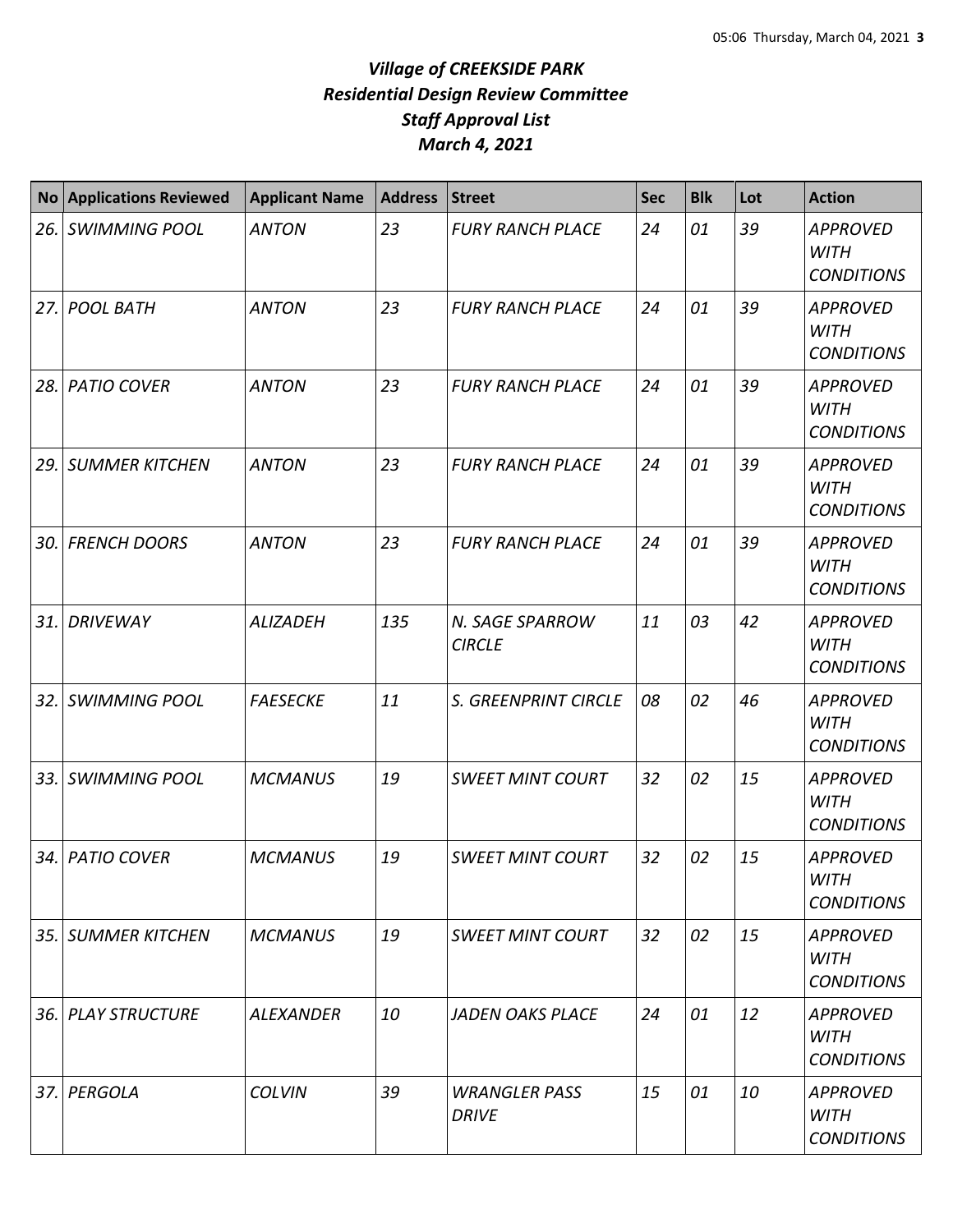| <b>No</b> | <b>Applications Reviewed</b> | <b>Applicant Name</b> | <b>Address</b> | <b>Street</b>                          | <b>Sec</b> | <b>Blk</b> | Lot | <b>Action</b>                                       |
|-----------|------------------------------|-----------------------|----------------|----------------------------------------|------------|------------|-----|-----------------------------------------------------|
| 38.       | <b>SUMMER KITCHEN</b>        | <b>COLVIN</b>         | 39             | <b>WRANGLER PASS</b><br><b>DRIVE</b>   | 15         | 01         | 10  | <b>APPROVED</b><br><b>WITH</b><br><b>CONDITIONS</b> |
| 39.       | <b>PRIVACY WALL</b>          | <b>COLVIN</b>         | 39             | <b>WRANGLER PASS</b><br><b>DRIVE</b>   | 15         | 01         | 10  | <b>APPROVED</b><br><b>WITH</b><br><b>CONDITIONS</b> |
| 40.       | <b>BENCH</b>                 | <b>COLVIN</b>         | 39             | <b>WRANGLER PASS</b><br><b>DRIVE</b>   | 15         | 01         | 10  | <b>APPROVED</b>                                     |
| 41.       | WALKWAY                      | <b>COLVIN</b>         | 39             | <b>WRANGLER PASS</b><br><b>DRIVE</b>   | 15         | 01         | 10  | <b>APPROVED</b><br><b>WITH</b><br><b>CONDITIONS</b> |
| 42.       | <b>SWIMMING POOL</b>         | <b>POLI</b>           | $\overline{2}$ | <b>WANING MOON DRIVE</b>               | 30         | 01         | 10  | <b>APPROVED</b><br><b>WITH</b><br><b>CONDITIONS</b> |
| 43.       | <b>FIREPIT</b>               |                       | $\overline{2}$ | <b>WANING MOON DRIVE</b>               | 30         | 01         | 10  | <b>APPROVED</b><br><b>WITH</b><br><b>CONDITIONS</b> |
| 44.       | <b>SIGN</b>                  | <b>HASHEMI</b>        | 54             | <b>STAR IRIS PLACE</b>                 | 14         | 01         | 39  | <b>APPROVED</b><br><b>WITH</b><br><b>CONDITIONS</b> |
| 45.       | <b>PLAY STRUCTURE</b>        | <b>CRUZ</b>           | 44             | <b>VENETIA GROVE DRIVE</b>             | 41         | 03         | 07  | <b>APPROVED</b>                                     |
| 46.       | <b>ARTIFICIAL TURF</b>       | <b>HAYEK</b>          | 58             | <b>BOTANICAL VISTA</b><br><b>DRIVE</b> | 32         | 01         | 14  | <b>APPROVED</b><br><b>WITH</b><br><b>CONDITIONS</b> |
| 47.       | <b>GENERATOR</b>             | <b>JORDAN</b>         | 166            | PINTO POINT PLACE                      | 12         | 01         | 80  | <b>APPROVED</b><br><b>WITH</b><br><b>CONDITIONS</b> |
|           | 48. SWIMMING POOL            | <b>LEON</b>           | 133            | <b>THUNDER VALLEY</b><br><b>DRIVE</b>  | 35         | 02         | 12  | <b>APPROVED</b><br>WITH<br><b>CONDITIONS</b>        |
| 49.       | <b>PATIO COVER</b>           | <b>LEON</b>           | 133            | <b>THUNDER VALLEY</b><br><b>DRIVE</b>  | 35         | 02         | 12  | <b>APPROVED</b><br><b>WITH</b><br><b>CONDITIONS</b> |
| 50.       | PERGOLA                      | <b>LEON</b>           | 133            | <b>THUNDER VALLEY</b><br><b>DRIVE</b>  | 35         | 02         | 12  | <b>APPROVED</b><br><b>WITH</b><br><b>CONDITIONS</b> |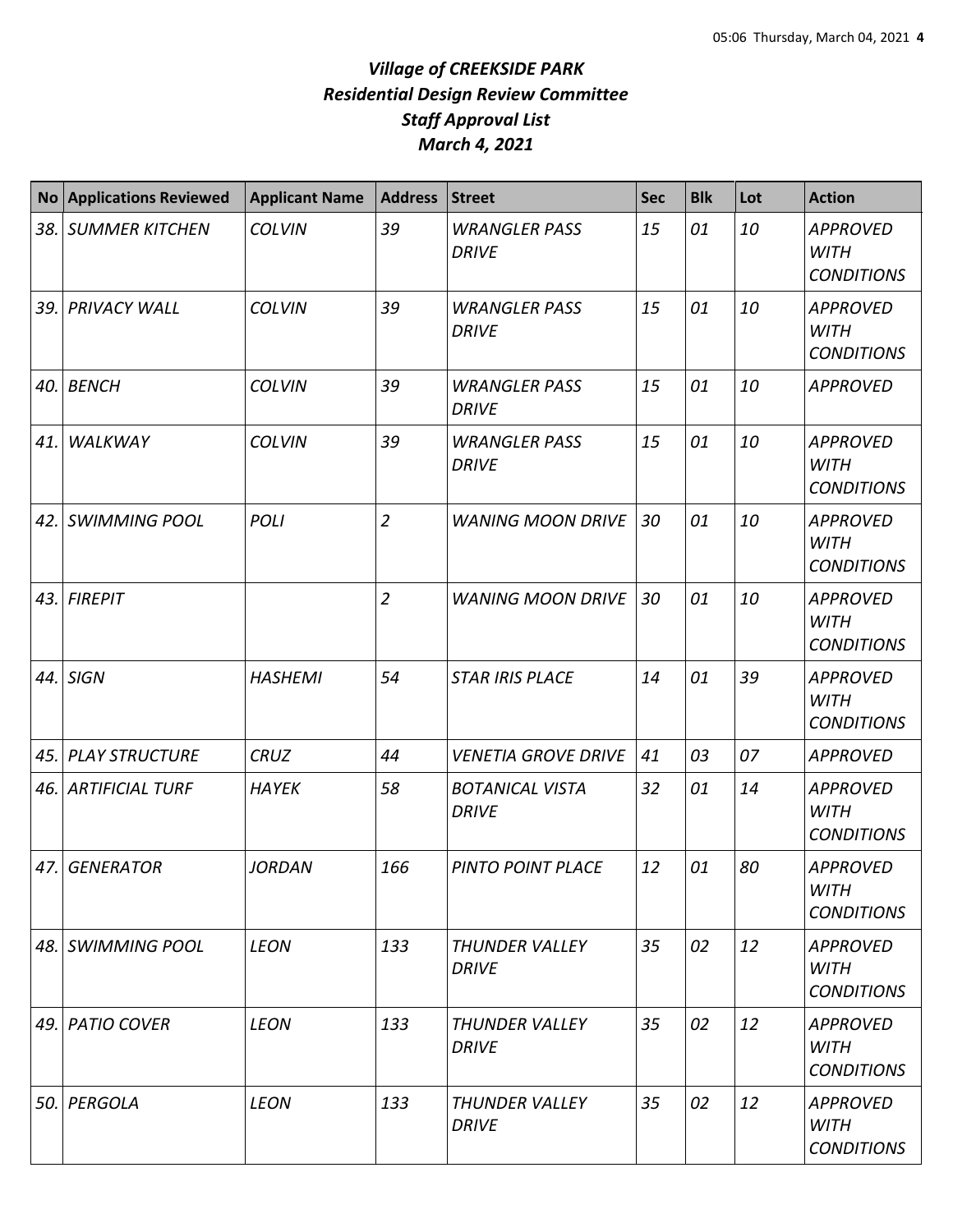| No  | <b>Applications Reviewed</b> | <b>Applicant Name</b> | <b>Address</b> | Street                                | <b>Sec</b> | <b>Blk</b> | Lot | <b>Action</b>                                       |
|-----|------------------------------|-----------------------|----------------|---------------------------------------|------------|------------|-----|-----------------------------------------------------|
|     | 51. FIREPLACE                | <b>LEON</b>           | 133            | <b>THUNDER VALLEY</b><br><b>DRIVE</b> | 35         | 02         | 12  | <b>APPROVED</b><br><b>WITH</b><br><b>CONDITIONS</b> |
|     | 52. SUMMER KITCHEN           | <b>LEON</b>           | 133            | THUNDER VALLEY<br><b>DRIVE</b>        | 35         | 02         | 12  | <b>APPROVED</b><br><b>WITH</b><br><b>CONDITIONS</b> |
| 53. | <b>GENERATOR</b>             | <b>FITZGERALD</b>     | 71             | <b>NATURES SONG DRIVE</b>             | 40         | 01         | 13  | <b>APPROVED</b><br><b>WITH</b><br><b>CONDITIONS</b> |
| 54. | <b>GENERATOR</b>             | <b>PORCHE</b>         | 18             | <b>DAWNING FLOWER</b><br><b>DRIVE</b> | 40         | 01         | 26  | <b>APPROVED</b><br><b>WITH</b><br><b>CONDITIONS</b> |
| 55. | <b>DOG RUN</b>               | <b>CRITES</b>         | 23             | E. WADING POND<br><b>CIRCLE</b>       | 08         | 01         | 06  | <b>APPROVED</b><br><b>WITH</b><br><b>CONDITIONS</b> |
| 56. | <b>GENERATOR</b>             | <b>WAITES</b>         | 15             | <b>LIBERTY BRANCH BLVD</b>            | 32         | 01         | 04  | <b>APPROVED</b><br><b>WITH</b><br><b>CONDITIONS</b> |
| 57. | <b>POOL BATH</b>             | <b>GRAYBILL</b>       | 7442           | <b>LAKE PALOMA TRAIL</b>              | 11         | 01         | 16  | <b>APPROVED</b><br><b>WITH</b><br><b>CONDITIONS</b> |
| 58. | <b>PATIO COVER</b>           | <b>GRAYBILL</b>       | 7442           | <b>LAKE PALOMA TRAIL</b>              | 11         | 01         | 16  | <b>APPROVED</b><br><b>WITH</b><br><b>CONDITIONS</b> |
|     | 59. SWIMMING POOL            | LANE                  | 12             | <b>MARIPOSA WOODS</b><br><b>DRIVE</b> | 39         | 01         | 20  | <b>APPROVED</b><br>WITH<br><b>CONDITIONS</b>        |
|     | 60. PATIO COVER              | LANE                  | 12             | <b>MARIPOSA WOODS</b><br><b>DRIVE</b> | 39         | 01         | 20  | <b>APPROVED</b><br><b>WITH</b><br><b>CONDITIONS</b> |
|     | 61. SUMMER KITCHEN           | LANE                  | 12             | <b>MARIPOSA WOODS</b><br><b>DRIVE</b> | 39         | 01         | 20  | <b>APPROVED</b><br><b>WITH</b><br><b>CONDITIONS</b> |
|     | 62. POOL BATH                | LANE                  | 12             | <b>MARIPOSA WOODS</b><br><b>DRIVE</b> | 39         | 01         | 20  | <b>APPROVED</b><br>WITH<br><b>CONDITIONS</b>        |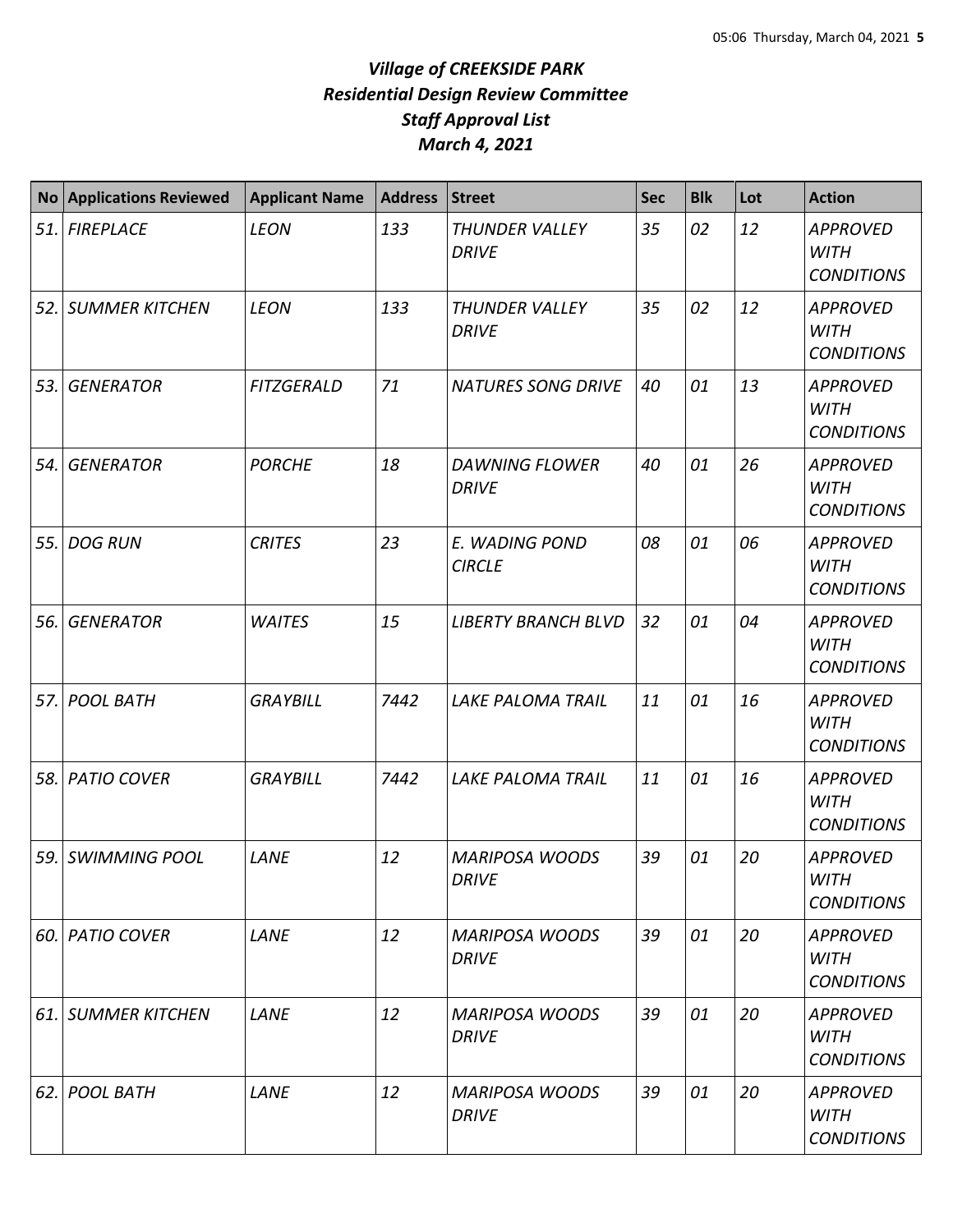| <b>No</b> | <b>Applications Reviewed</b> | <b>Applicant Name</b> | <b>Address</b> | <b>Street</b>                          | <b>Sec</b> | <b>Blk</b> | Lot | <b>Action</b>                                       |
|-----------|------------------------------|-----------------------|----------------|----------------------------------------|------------|------------|-----|-----------------------------------------------------|
| 63.       | <b>FENCE</b>                 | <b>DOSS</b>           | 27             | <b>HERONS FLIGHT PLACE</b>             | 37         | 01         | 31  | <b>APPROVED</b><br><b>WITH</b><br><b>CONDITIONS</b> |
| 64.       | <b>GENERATOR</b>             | <b>VALICEVIC</b>      | 102            | S. BEECH SPRINGS<br><b>CIRCLE</b>      | 10         | 04         | 04  | <b>APPROVED</b><br><b>WITH</b><br><b>CONDITIONS</b> |
| 65.       | <b>GENERATOR</b>             | <b>ABOUD</b>          | 26             | <b>WOODBOROUGH WAY</b>                 | 34         | 04         | 07  | <b>APPROVED</b><br><b>WITH</b><br><b>CONDITIONS</b> |
| 66.       | <b>PLAY STRUCTURE</b>        | <b>WARD</b>           | 55             | <b>W. CANYON WREN</b><br><b>CIRCLE</b> | 13         | 01         | 22  | <b>APPROVED</b>                                     |
| 67.       | <b>ROOF</b>                  | <b>HERNANDEZ</b>      | 39             | <b>CLAIRHILL DRIVE</b>                 | 14         | 01         | 03  | <b>APPROVED</b>                                     |
| 68.       | <b>COLOR</b>                 | <b>JIMENEZ</b>        | 120            | <b>THUNDER VALLEY</b><br><b>DRIVE</b>  | 35         | 01         | 25  | <b>APPROVED</b>                                     |
| 69.       | <b>PATIO COVER</b>           | LAIRD                 | 22             | <b>SATINLEAF PLACE</b>                 | 07         | 01         | 02  | <b>APPROVED</b><br><b>WITH</b><br><b>CONDITIONS</b> |
| 70.       | <b>SWIMMING POOL</b>         | <b>JIMENO</b>         | 76             | <b>BLUE NORTHER WAY</b>                | 35         | 02         | 06  | <b>APPROVED</b><br><b>WITH</b><br><b>CONDITIONS</b> |
| 71.       | <b>POOL BATH</b>             | <b>JIMENO</b>         | 76             | <b>BLUE NORTHER WAY</b>                | 35         | 02         | 06  | <b>APPROVED</b><br><b>WITH</b><br><b>CONDITIONS</b> |
| 72.       | <b>PATIO COVER</b>           | <b>JIMENO</b>         | 76             | <b>BLUE NORTHER WAY</b>                | 35         | 02         | 06  | <b>APPROVED</b><br><b>WITH</b><br><b>CONDITIONS</b> |
| 73.       | <b>FIREPLACE</b>             | <b>JIMENO</b>         | 76             | <b>BLUE NORTHER WAY</b>                | 35         | 02         | 06  | <b>APPROVED</b><br><b>WITH</b><br><b>CONDITIONS</b> |
| 74.       | <b>TREE REMOVAL</b>          | <b>BURTON</b>         | 14             | <b>DANBY PLACE</b>                     | 06         | 01         | 23  | <b>APPROVED</b><br><b>WITH</b><br><b>CONDITIONS</b> |
| 75.       | <b>SWIMMING POOL</b>         | <b>WARREN</b>         | 35             | <b>LANGSTONE PLACE</b>                 | 09         | 01         | 09  | <b>APPROVED</b><br><b>WITH</b><br><b>CONDITIONS</b> |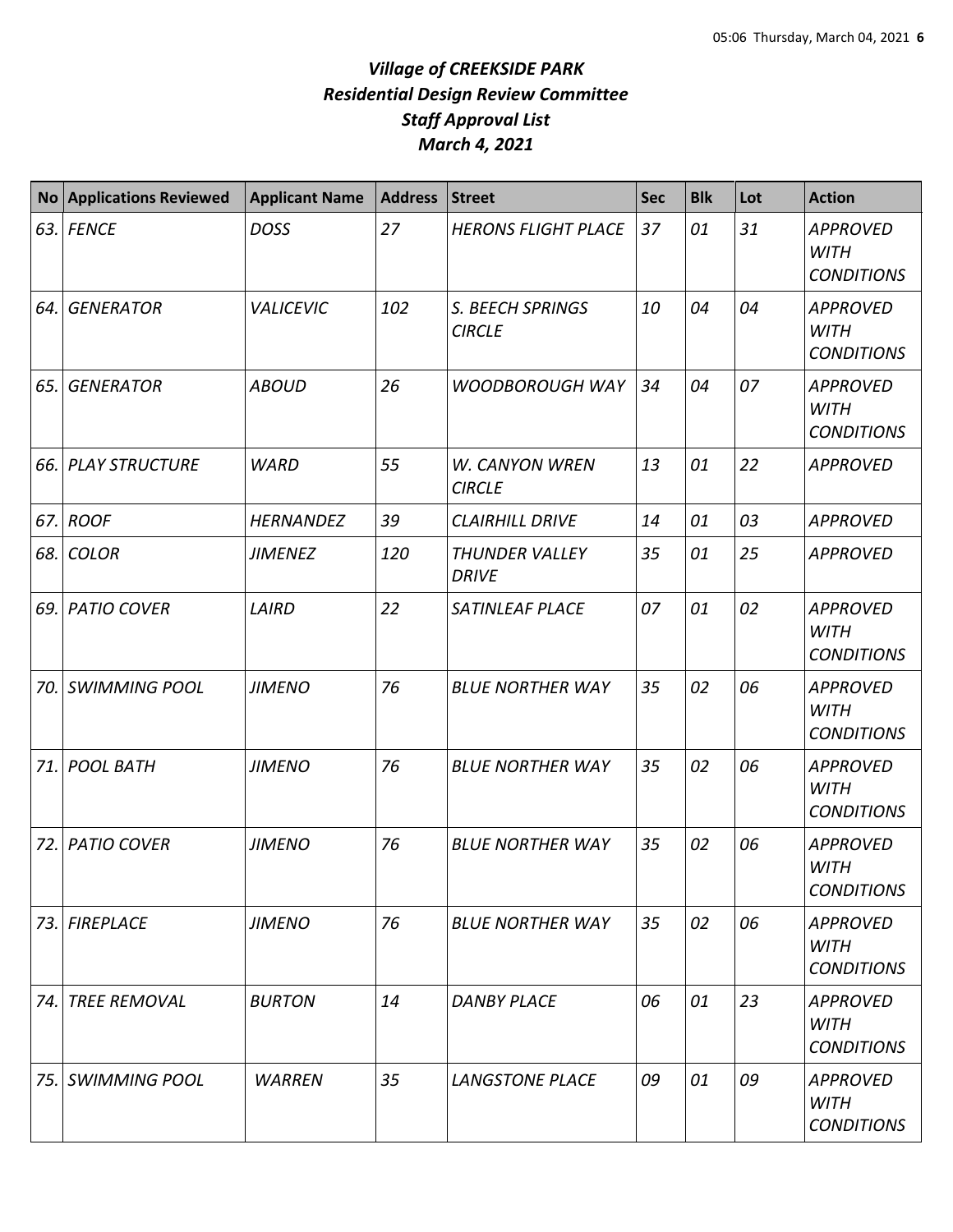| <b>No</b> | <b>Applications Reviewed</b> | <b>Applicant Name</b> | <b>Address</b> | <b>Street</b>           | <b>Sec</b> | <b>Blk</b> | Lot | <b>Action</b>                                       |
|-----------|------------------------------|-----------------------|----------------|-------------------------|------------|------------|-----|-----------------------------------------------------|
| 76.       | <b>SWIMMING POOL</b>         | <b>KLUGH</b>          | $\overline{z}$ | THUNDERCLOUD PLACE   29 |            | 02         | 28  | <b>APPROVED</b><br><b>WITH</b><br><b>CONDITIONS</b> |
| 77.       | <b>PATIO COVER</b>           | <b>KLUGH</b>          | $\overline{7}$ | THUNDERCLOUD PLACE   29 |            | 02         | 28  | <b>APPROVED</b><br><b>WITH</b><br><b>CONDITIONS</b> |
| 78.       | <b>SWIMMING POOL</b>         | <b>FRIEDRICH</b>      | 67             | E. HULLWOOD COURT       | 02         | 02         | 14  | <b>APPROVED</b><br><b>WITH</b><br><b>CONDITIONS</b> |
| 79.       | <b>PATIO COVER</b>           | <b>FRIEDRICH</b>      | 67             | E. HULLWOOD COURT       | 02         | 02         | 14  | <b>APPROVED</b><br><b>WITH</b><br><b>CONDITIONS</b> |
| 80.       | <b>SUMMER KITCHEN</b>        | <b>FRIEDRICH</b>      | 67             | E. HULLWOOD COURT       | 02         | 02         | 14  | <b>APPROVED</b><br><b>WITH</b><br><b>CONDITIONS</b> |
| 81.       | <b>TV WALL</b>               | <b>FRIEDRICH</b>      | 67             | E. HULLWOOD COURT       | 02         | 02         | 14  | <b>APPROVED</b><br><b>WITH</b><br><b>CONDITIONS</b> |
| 82.       | <b>PATIO COVER</b>           | <b>BARRON</b>         | 163            | <b>CURRYDALE WAY</b>    | 10         | 01         | 34  | <b>APPROVED</b><br><b>WITH</b><br><b>CONDITIONS</b> |
| 83.       | <b>SUMMER KITCHEN</b>        | <b>BARRON</b>         | 163            | <b>CURRYDALE WAY</b>    | 10         | 01         | 34  | <b>APPROVED</b><br><b>WITH</b><br><b>CONDITIONS</b> |
| 84.       | <b>BENCH</b>                 | <b>BARRON</b>         | 163            | <b>CURRYDALE WAY</b>    | 10         | 01         | 34  | <b>APPROVED</b><br>WITH<br><b>CONDITIONS</b>        |
| 85.       | <b>PATIO</b>                 | <b>BARRON</b>         | 163            | <b>CURRYDALE WAY</b>    | 10         | 01         | 34  | <b>APPROVED</b><br><b>WITH</b><br><b>CONDITIONS</b> |
| 86.       | <b>DRIVEWAY WIDENING</b>     | KUBALIK               | 82             | <b>GILDWOOD PLACE</b>   | 13         | 02         | 09  | <b>APPROVED</b><br><b>WITH</b><br><b>CONDITIONS</b> |
| 87.       | <b>SWIMMING POOL</b>         | <b>MCDOW</b>          | 66             | <b>FOOTBRIDGE WAY</b>   | 36         | 08         | 02  | <b>APPROVED</b><br><b>WITH</b><br><b>CONDITIONS</b> |